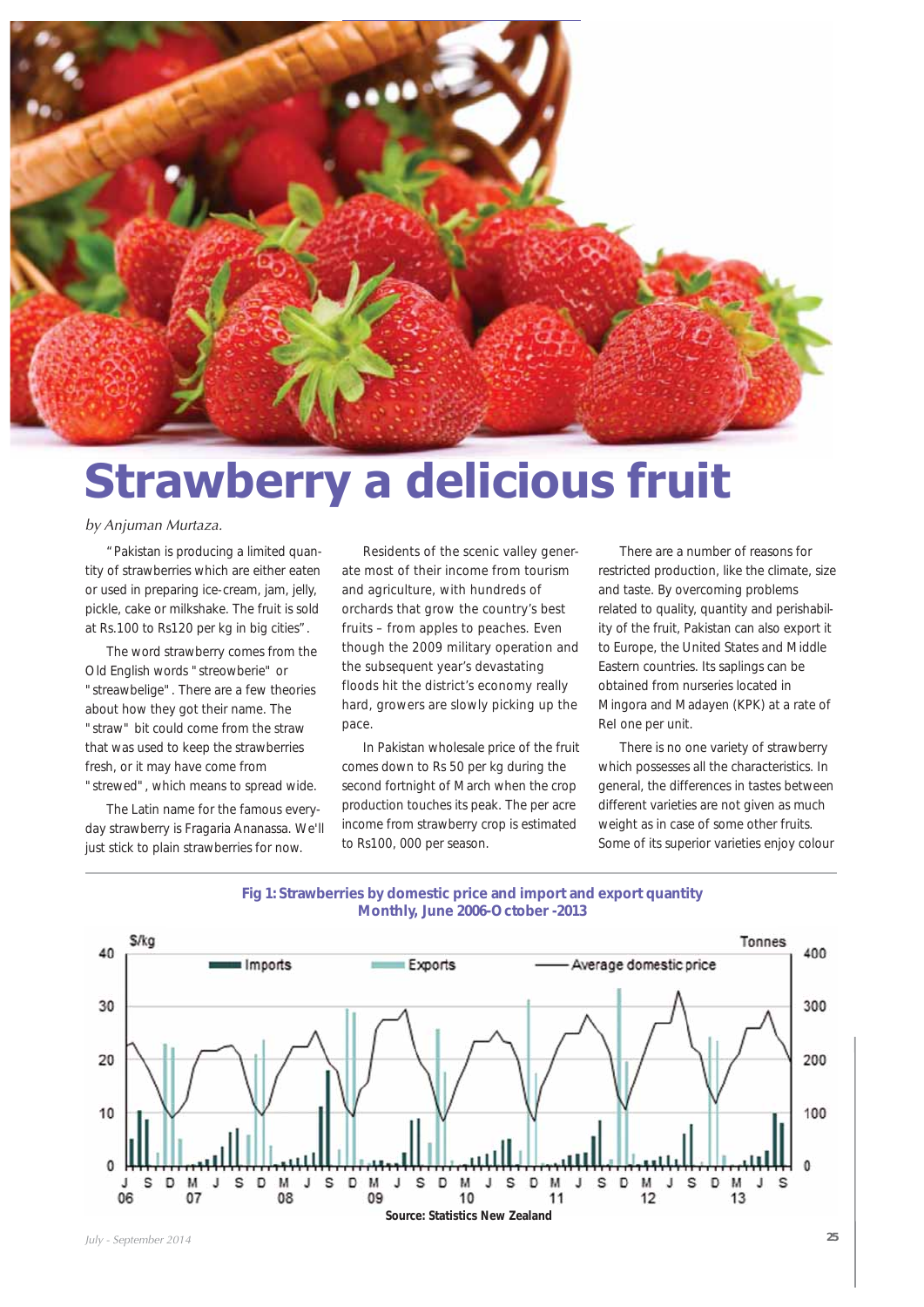## **Exclusive on Strawberry**



that is very attractive. Its varieties grown in Pakistan are Chandelier, Corona and Stuff. These are mostly sour and small in size. and very delicious in taste people love strawberry's taste and enjoy it.

The trend of cultivating strawberry is surging among farmers living in the riverine belt of the River Chenab as cultivators are much content with its profit ratio as compared to traditional crops.

The traditional crops of the singlecropping belt located on both banks of the river are wheat and vegetables. Local farmers have been cultivating the two crops since generations, but they have now started cultivating strawberry as an alternative crop for the last few years.

| <b>The Top 5 Strawberry Producing</b><br><b>Countries</b> |                                                          |                                      |  |
|-----------------------------------------------------------|----------------------------------------------------------|--------------------------------------|--|
| <b>Country</b>                                            | <b>Strawberry</b><br>Production<br>2012<br>(Metric tons) | % of<br><b>World</b><br><b>Total</b> |  |
| U.S.A.                                                    | 1,312,960                                                | 30.4%                                |  |
| <b>Turkey</b>                                             | 302,416                                                  | 7.0%                                 |  |
| Spain                                                     | 262,730                                                  | 6.0%                                 |  |
| Eqypt                                                     | 240.284                                                  | 5.5%                                 |  |
| Mexico                                                    | 228,900                                                  | 5.3%                                 |  |

**Sources: FAOSTAT data, 2014 (last accessed by Top 5 of Anything, January 2014).** 

Some eight years ago, farmers hailing from the upper Punjab had started the cultivation of strawberry after acquiring land on lease from locals, but for the last four years, locals have also started to cultivate the crop after calculating the profit margin of traditional crops and the strawberry crop.

#### **Strawberries show how trade affects price:**

Strawberries offer an illustration of the relationship between international trade and domestic prices. Figure shows the average price of strawberries collected for the CPI and FPI, alongside volumes of imports and exports.

**Note:** Strawberries are in relatively short supply for consumers in May and June and therefore difficult to price. We don't include average retail prices for strawberries in the FPI for these months as fewer than half the outlets we track stock them. Therefore no price movement is shown in the FPI over these months. Also, average retail prices for December are based only on prices collected in the first three weeks of the month, because of the holiday period.

#### **Global strawberry production**

According to FAO data, global strawberry production growth has somewhat slowed down in the past few years. Global production of these berries has

been increasing averagely by 3.1% annually in 2007-2011.

Furthermore, in the period 2010- 2011, strawberry production stagnated partially due to abnormal weather conditions in Europe, Africa and North America in 2010. As a result, global production decreased by 5.2% in 2010 and returned to previous levels in 2011.

Europe and America account for 74% of global strawberry production (37% and 38% respectively). Populous Asia cover just 16% of global production. At the same time, the fastest growth rates in strawberry production are observed in the African countries (primarily in the North African ones) thanks to exports to the EU. This region's annual production growth rates reach 11%. Growth rates in Europe and Asia are significantly more modest: 2% and 1% per year respectively. In America and Oceania, strawberry production increases averagely by 4% annually.

**List Notes:** Strawberry production is in metric tons (m/t) for the year 2011 (latest year for which statistics are available as of Jan 2014). This top 5 list may include official, semi-official or estimated data gathered by the Food and Agriculture Organization of the United Nations.

**Important note:** As of January 2014, China does not report strawberry production in its official annual agricultural statistical publication, "China's Agriculture